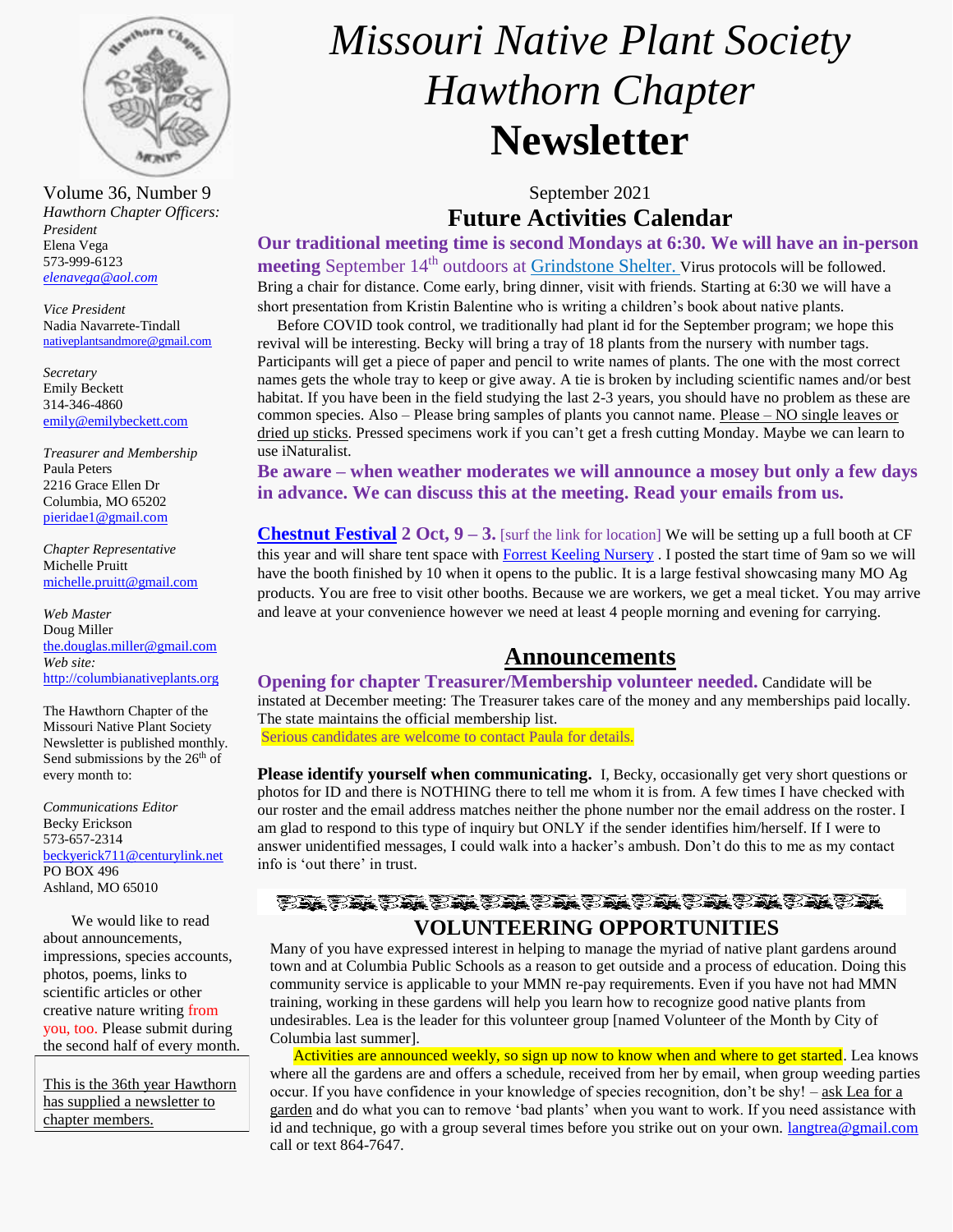**GOLD LINKS** .**All new MPF/GN events posted here:** <https://grownative.org/events/>  $\hat{G} \in \overline{\mathfrak{M}}^{\mathrm{loc}}_{\mathbb{R}}(G) \times \overline{\mathfrak{M}}^{\mathrm{loc}}_{\mathbb{R}}(G) \times \overline{\mathfrak{M}}^{\mathrm{loc}}_{\mathbb{R}}(G) \times \overline{\mathfrak{M}}^{\mathrm{loc}}_{\mathbb{R}}(G) \times \overline{\mathfrak{M}}^{\mathrm{loc}}_{\mathbb{R}}(G) \times \overline{\mathfrak{M}}^{\mathrm{loc}}_{\mathbb{R}}(G) \times \overline{\mathfrak{M}}^{\mathrm{loc}}_{\mathbb{R}}(G) \times \overline{\mathfrak{M}}^{\mathrm{loc}}_{$ 

## **Sign up for MO Prairie Journal**

[https://moprairie.org/missio](https://moprairie.org/mission/missouri-prairie-journal/) [n/missouri-prairie-journal/](https://moprairie.org/mission/missouri-prairie-journal/) Find links to educational webinars every Wed afternoon on the MPF site.

Lea wants to [share this link](https://www.monarchscience.org/single-post/monarch-caterpillar-survival-is-higher-on-milkweeds-with-lots-of-bugs?fbclid=IwAR2xDyEA4NYD8UADjoAgVRVW1fk_JnjezvieoSKrEEslA-e1V_Whd0iE7F0) to an article about how monarchs do better on milkweed with other insects (that we might have thought of as pests).

Elena offered to share this article on **butterfly** [identification](https://drive.google.com/file/d/189ztcJixsQVxgoNYqfUyKUUSbzCAfJzI/view?fbclid=IwAR2k4EU_qu40bPIjBNDBNJd4tOT_yxWleS8VZSSxf1NE6PnRkAW5oqkpz84) from MPF. 3. 第1999年10月19日19月19日19月19日 **Excellent info from GN**  [Native Landscape Care](https://grownative.org/learn/native-landscape-care-calendar/) 

[Calendar](https://grownative.org/learn/native-landscape-care-calendar/) - for pros and homeowners. Also - a brief [one-page care overview](https://drive.google.com/file/d/1qTzmImXxIQcmsawwZ_iyCM08y2lE-Nl9/view) **And just added: extensive [Butterfly Host Plant list](https://drive.google.com/file/d/18rIfDgS22Dbx_kYybW16-ypqIiAUbxd-/view)**

**お愛金療金療金療金療金療金療金療金療金療金療金療** You can now **[subscribe to](https://ngmdomsubs.nationalgeographic.com/pubs/NG/NGM/ngm_email_3_Feb21_annual_and_monthly.jsp?cds_page_id=257182&cds_mag_code=NGM&id=1624414833517&lsid=11732118110022982&vid=4)  [National Geographic](https://ngmdomsubs.nationalgeographic.com/pubs/NG/NGM/ngm_email_3_Feb21_annual_and_monthly.jsp?cds_page_id=257182&cds_mag_code=NGM&id=1624414833517&lsid=11732118110022982&vid=4) Magazine** on line for \$19/year.

Ubiquitous Plastic from NatGeo weekly e-newsletter 27Aug 2021 . [Midway](https://www.nationalgeographic.com/science/article/microplastics-in-virtually-every-crevice-on-earth?cmpid=org%3Dngp%3A%3Amc%3Dcrm-email%3A%3Asrc%3Dngp%3A%3Acmp%3Deditorial%3A%3Aadd%3DSpecialEdition_20210827&rid=79A1C0B004D8B63E7F1ADE05C9F507A8&loggedin=true) through it explains the complete plastic cycle.

#### <del>♪魔り魔り魔り魔り魔り魔り魔り魔の魔の魔の魔の魔</del><br>9)空の空の空の空の空の空の空の空の空の空の空の

To learn more about **Deep Roots KC or to view previous educational webinars,** visit [https://deeprootskc.org/](https://lnks.gd/l/eyJhbGciOiJIUzI1NiJ9.eyJidWxsZXRpbl9saW5rX2lkIjoxMDEsInVyaSI6ImJwMjpjbGljayIsImJ1bGxldGluX2lkIjoiMjAyMDA3MjcuMjQ5MDc0NjEiLCJ1cmwiOiJodHRwczovL2RlZXByb290c2tjLm9yZy8ifQ.4lSE_HuwGbHZ6R6__IJb9tFbuN1Ub9BaPSbnN0IE4ng/s/248514939/br/81516578152-l)

MO River Relief invites you to their  $20<sup>th</sup>$  [Anniversary Celebration](https://riverrelief.org/wp-content/uploads/2021/08/Celebration-Event.png) 14 Sept at Cooper's Landing. All COVID protocol will be exercised.

**STAR START START START START** 

Thanks to Karen, Elena, Emily, Lea, and Christi for newsletter submissions.

Thanks to Michelle for proofing this newsletter.

#### Welcome to new Members Sharon and Stephen!

金糖金糖金糖金糖金糖金糖金糖金糖金糖金糖金糖

**MPF newsletter** came by email 25 August packed with news from the Annual Dinner and Awards Celebration and links to future webinars and activities. If you didn't get it personally, you need to sign up [https://moprairie.org](https://moprairie.org/) . As Hawthorn pays for membership, you may receive MPF info for free. However if you are inspired to assist funding of their prairie maintenance, please donate.

#### \*\*\*\*\* \*\*\*\*\*

*I want to post this early in the text before you got tired of reading:*

#### **And You Thot Japanese Beetles were bad . . .**

[The spotted lantern fly](https://www.nytimes.com/2021/08/24/us/spotted-lanternfly-invasive-species.html?action=click&algo=bandit-all-surfaces&block=more_in_recirc&fellback=false&imp_id=506120314&impression_id=f53fb603-06c5-11ec-8098-c12958514898&index=0&pgtype=Article&pool=more_in_pools%2Fscience®ion=footer&req_id=609337010&surface=eos-more-in&variant=0_bandit-all-surfaces) is a gorgeous one-inch true bug  $=$  a smaller version of a cicada. It is even prettier than the Japanese beetle – and more adaptable, hungrier, and much messier. As the NYT article explains it arrived in PA 2018 on a container from China. It has spread throughout most of the eastern seaboard and as far west as Ohio. And that's right in our front yard. It is extremely important for us to be educated about this bug = to kill it before it becomes a disgusting problem. NJ Dept of  $Ag$  has a good site which has photos of egg masses, immatures, and harmless native look-alikes. I also suggest you do further research.

 $\begin{minipage}{0.5\textwidth} \begin{tabular}{l} \hline \textbf{0.5\textwidth} \end{tabular} \end{minipage} \begin{minipage}{0.5\textwidth} \begin{tabular}{l} \hline \textbf{0.5\textwidth} \end{tabular} \end{minipage} \begin{minipage}{0.5\textwidth} \begin{tabular}{l} \hline \textbf{0.5\textwidth} \end{tabular} \end{minipage} \begin{minipage}{0.5\textwidth} \begin{tabular}{l} \hline \textbf{0.5\textwidth} \end{tabular} \end{minipage} \begin{minipage}{0.5\textwidth} \begin{tabular}{l} \h$ 

## **Our Mosey to Sedalia Prairies**

*Combined inputs from Emily, Karen, Christi, Elena, and Becky*

Sunday 15 August we had a break in the brutally hot weather. So five of our chapter members had a great mosey to the MPF's [Friendly Prairie](https://mdc.mo.gov/discover-nature/places/friendly-prairie-conservation-area) and Goodnight-Henry Prairie We met at Friendly Prairie south of Sedalia and a bit west of Highway 65. It has a sign so it is easy to find.

 Two things stood out for me at Friendly Prairie, both of which probably reflect that this is a prairie that was not plowed. One, I was very amazed to learn about the stands of Sumac over elevated [mima mounds](https://en.wikipedia.org/wiki/Mima_mounds) of dirt large clumps that have been there for a long time. I saw my first mima mound and once I



saw them, I couldn't unsee several more. Then, we found a very healthy population of insects and butterflies.



We ate lunch in the parking area and shared thoughts on what we had seen so far. Then caravanned to



Goodnight-Henry Prairie at the crossroads of Coffey Road and State U. There was no signage but vegetation was obvious. Here is a [map.](https://www.waxwingeco.com/birding-hotspot.php?id=L11816033)

At Goodnight-Henry, there was a swale with a bit of running water. We didn't expect to find wet spots in the prairie; the immediate difference in species community there was striking. We found a plant in this wetter habitat among many others that differed from the upland communities that was explained and described as 'cubes-on-a-stick' because the dried ovaries are absolutely cubical and dry on a hard, woody stem. It was finally remembered as the genus *Ludwigia* and has

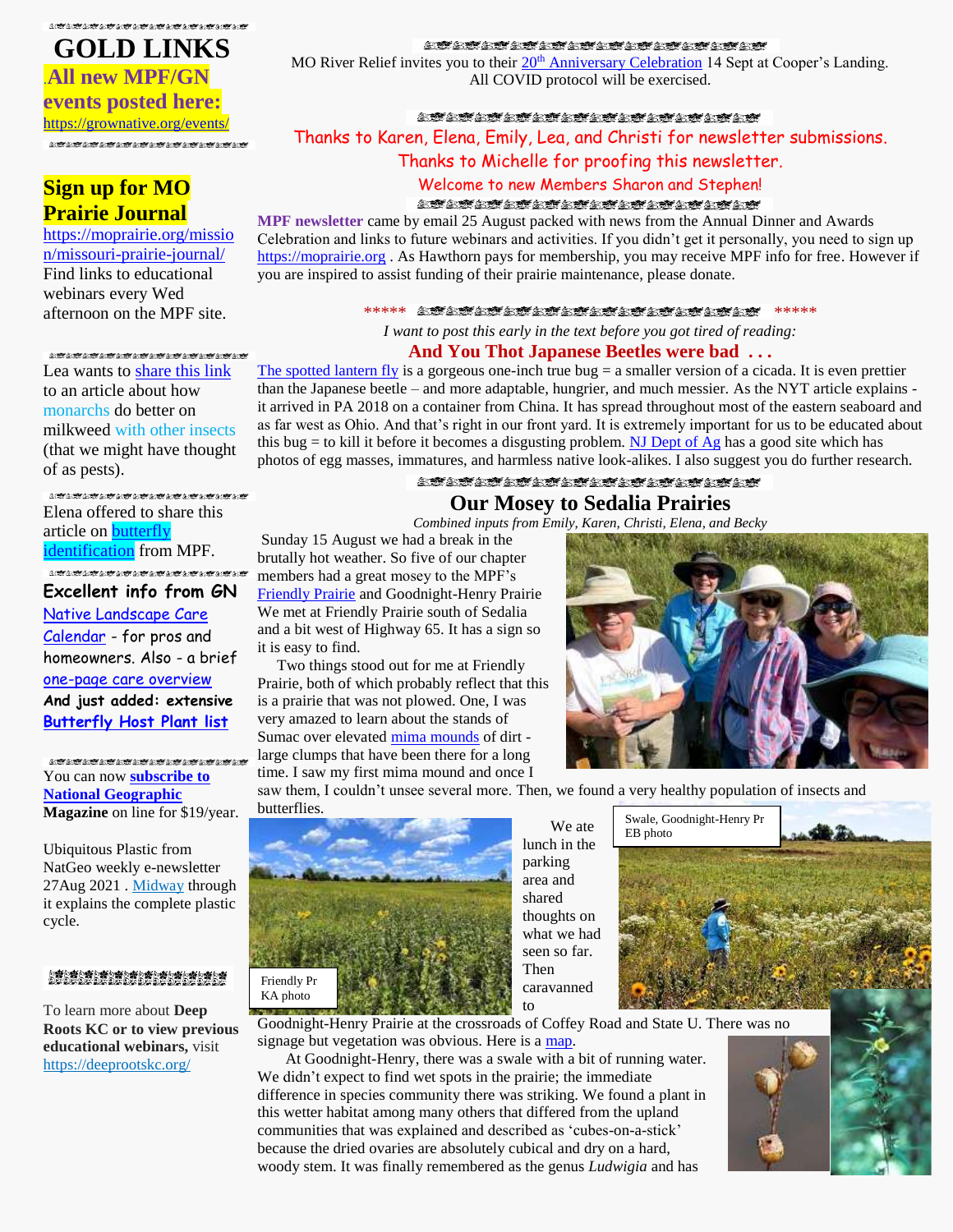# **Public Enemy #1**



I have killed three this fall. PLEASE be aware and act. Perfectly camouflaged, this oriental mantis waits on flowers to eat EVERYTHING

that lands on it: all beetles, butterflies, bees, other mantids, hummers, and finches who come for seed. It is imperative to rid your area of this ecological menace. Catch and kill the bird-sized adults. Egg cases look like a tan foam golf ball stuck on any vertical twig or wire. Put them in a jar over a year, or soak them in something flammable and light on fire to be sure they are dead before disposing in the trash.

 $\mathcal{P}(\mathcal{P}^{\text{un}}_{\text{c}}\otimes\mathcal{P}^{\text{un}}_{\text{c}}\otimes\mathcal{P}^{\text{un}}_{\text{c}}\otimes\mathcal{P}^{\text{un}}_{\text{c}}\otimes\mathcal{P}^{\text{un}}_{\text{c}}\otimes\mathcal{P}^{\text{un}}_{\text{c}}\otimes\mathcal{P}^{\text{un}}_{\text{c}}\otimes\mathcal{P}^{\text{un}}_{\text{c}}\otimes\mathcal{P}^{\text{un}}_{\text{c}}\otimes\mathcal{P}^{\text{un}}_{\text{c}}\otimes\mathcal{$ 

# **Tussock moth** *Euchaetes egle* **caterpillar**

They come in herds/hordes and devour milkweeds in one day. So you have no milkweed leaves for monarchs. There are many caterpillars with white and black bristles found on the under-side of leaves. **SOUISH THEM ALL!** Last

year I posted this and two people messaged me in a panic after they had not read this.

No room for a photo, look it up on line. *Euchaetes egle*



since been narrowed it to *L. alternifolia* which can be found in most sunny wetlands in the eastern half of our continent.

We spotted many numbers of large-flowered gaura, *Gaura biennis,* tall green milkweed *- Asclepias hirtella*, three different *Desmodium,* Blue vervain - *Verbena hastata*, drifts of Rosinweed - *Silphium* 



*integrifolium* mixed with ashy sunflower - *Helanthus mollis*, which we studied to see

Verbena hastata EB photo



different field characters. Much big bluestem *Andropogon gerardii* grew along the fire line. Some of the fauna we did not see but heard, several Henslow's sparrows & katydids. Did manage to glimpse a few prairie cicadas, monarchs, swallowtails, skippers, and great spangled fritillary butterflies. Come join us on the next mosey!

< < < *Rudbeckia subtomentosa*, *Liatris pycnostachya* and *Andropogon gerardii EB photo*

Both of these prairies are postage stamps of the millions of square miles of prairie that met settlers 300 years ago. These are the remnants MPF protects<https://moprairie.org/where-we-work/>





*Euphorbia corollata*, KA Prairie cicada, EB Hawk moth on *Vernonia arkansana*, EB garden spider, EB



## **News from various sources:**

**Smithsonian's The Plant Press - July-September 2021 - Vol. 24, No. 3** <https://nmnh.typepad.com/files/vol24no3.pdf>

[http://nmnh.typepad.com/the\\_plant\\_press/](http://nmnh.typepad.com/the_plant_press/)

Intriguing articles and essays from newly identified plants, to artists, to black walnut liquor.

[Oldest/longest-living Plant](https://www.nytimes.com/2021/07/31/science/plant-leaves-welwitschia.html?campaign_id=9&emc=edit_nn_20210801&instance_id=36836&nl=the-morning®i_id=161911183&segment_id=65069&te=1&user_id=79a1c0b004d8b63e7f1ade05c9f507a8) Exerpt from NYT 2Aug21 By opening this article you have access to several others about plants.

 Approximately 86 million years ago, after a mistake in cell division, the entire *Welwitschia* genome doubled during a time of increased aridity and prolonged drought in the region — and possibly the formation of the Namib Desert itself, Tao Wan, the lead author said, "extreme stress" is often associated with such genome duplication events. Dr. Leitch, a co-author of the study, added that duplicated genes are also released from their original functions, potentially taking on new ones.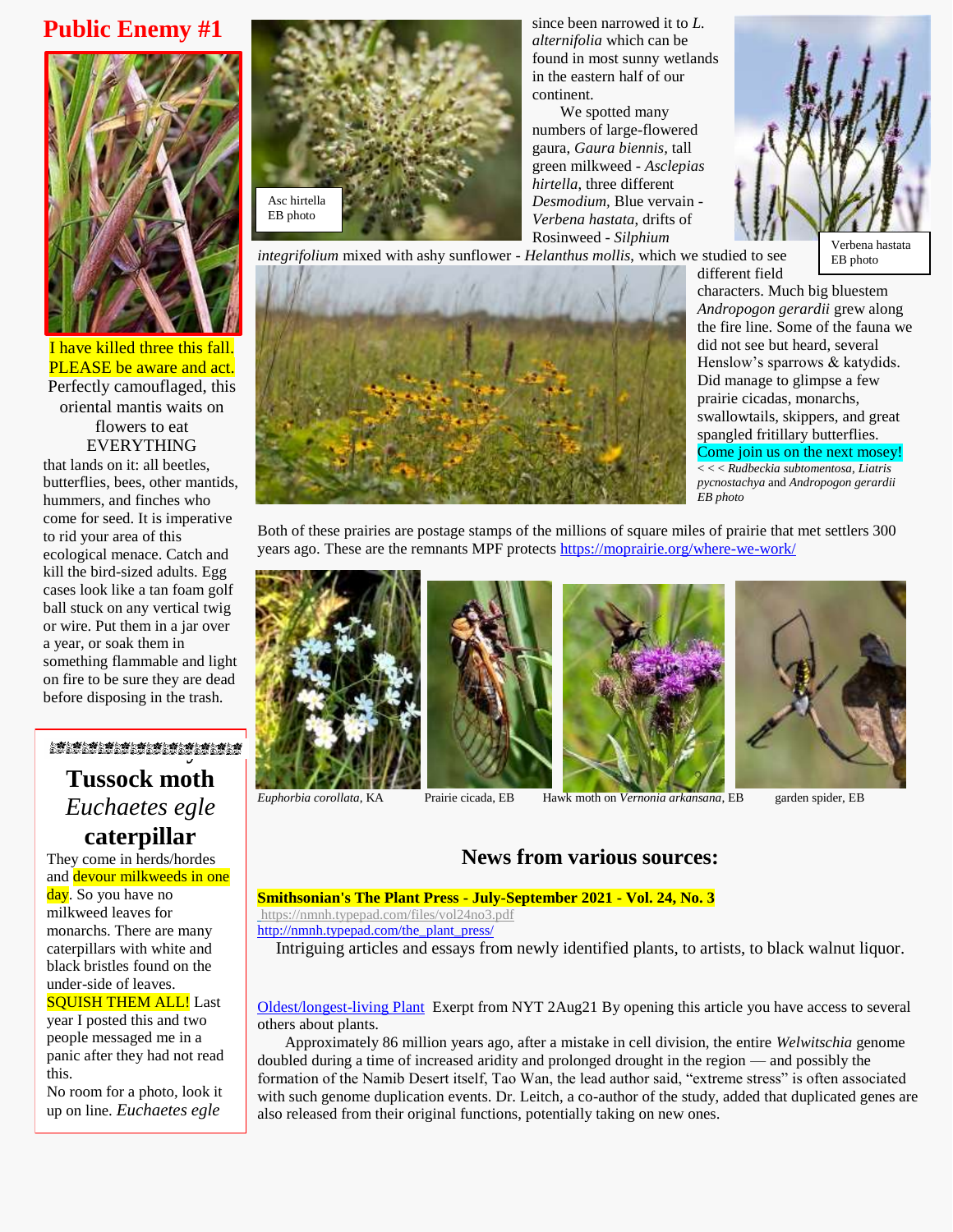### Link to **Braiding Sweetgrass**

by Robin Wall Kimmerer. If you want to assist Robin's cause with a purchase of one or more of her books, please do. If you cannot afford this purchase at this time, this link [is a gift of](https://pdforall.com/wp-content/uploads/2020/08/Braiding-Sweetgrass-PDFORALL.COM_.pdf)  [a free download.](https://pdforall.com/wp-content/uploads/2020/08/Braiding-Sweetgrass-PDFORALL.COM_.pdf)

**の整合整合整合整合整合整合整合整合整合整合整合整合** 

# **Links** to two of our Chapter **Autumn Zoom Presentations**

[Lea's Outdoor Native Plant](https://1drv.ms/p/s!AjscdYpHSUkgccDCmcryKAdf1sk?e=3YWx6d)  **[Classrooms](https://1drv.ms/p/s!AjscdYpHSUkgccDCmcryKAdf1sk?e=3YWx6d)** 

[Becky's Pollinator ID &](https://1drv.ms/p/s!AjscdYpHSUkgc3nMcng4S-pzkVU?e=qvUOJL)  [Garden Plants:](https://1drv.ms/p/s!AjscdYpHSUkgc3nMcng4S-pzkVU?e=qvUOJL)

(the NOTES show up in the bottom; you need to click "notes" at the bottom of the screen to see verbiage).

St Louis chapter presentations are posted on the state website.

#### <mark>の魔の魔の魔の魔の魔の魔の魔の魔の魔の魔の魔の魔</mark><br>の歴の歴史の歴史歴史の歴史歴史の歴史歴史の歴史

# **Essay by Margaret Renkl, NY Times, 26 February 2021**

Link to full article: [https://www.nytimes.com/2021](https://www.nytimes.com/2021/02/26/opinion/winter-gardening-wildlife.html) [/02/26/opinion/winter](https://www.nytimes.com/2021/02/26/opinion/winter-gardening-wildlife.html)[gardening-wildlife.html](https://www.nytimes.com/2021/02/26/opinion/winter-gardening-wildlife.html)

# [Ecological Landscaping](https://www.nytimes.com/2021/08/11/realestate/your-garden-may-be-pretty-but-is-it-ecologically-sound.html?campaign_id=9&emc=edit_nn_20210813&instance_id=37837&nl=the-morning®i_id=161911183&segment_id=66145&te=1&user_id=79a1c0b004d8b63e7f1ade05c9f507a8)

*Margaret Roach; NYT, 11 Aug 2021*

Darrel Morrison, the elder statesman of the ecological landscaping movement, offers some advice for gardening in a changing world. "A lot of people, when they hear a phrase like 'ecologically sound landscaping,' they think they are giving up something. But they are not — it only enhances the experience."

From his perspective, the real compromise would be focusing purely on the ornamental aspect of our landscape designs, large or small. It's in the boxwood-and-vinca world that we risk suffering from sensory deprivation, he asserts — not when we use native plants in designs inspired by wild plant communities ... "

"...the psychological benefits to humans of green space are closely linked to the diversity of its plant life..." Jonah Lehrer

# **Insecticides Found in Milkweed Samples**

*Synopsis from Xerces Society Wings 43:2, Fall 2020, P30.*



They collected and tested 225 samples of milkweed from California Central Valley [ag field edges, wild areas, plants from nurseries, suburbs] during June of 2019. Retail nurseries and ag field samples had more insecticides. They found 64 different chemicals. 32% of the samples contained levels of harmful insecticides known to harm butterflies. Five were contained in 80% of all samples. Two which were found in 90% of the 225 samples: chlorantraniliprole and methoxyfenozide.

[Ed. Note] PLEASE!! **Take this data into consideration when purchasing plants. If you don't get them from a reputable native plant dealer – please consider growing natives from local-sourced wild seed or** *insitu* **[seed in ground].**

*Monarch larva on Asclepias incarnata CA photo*